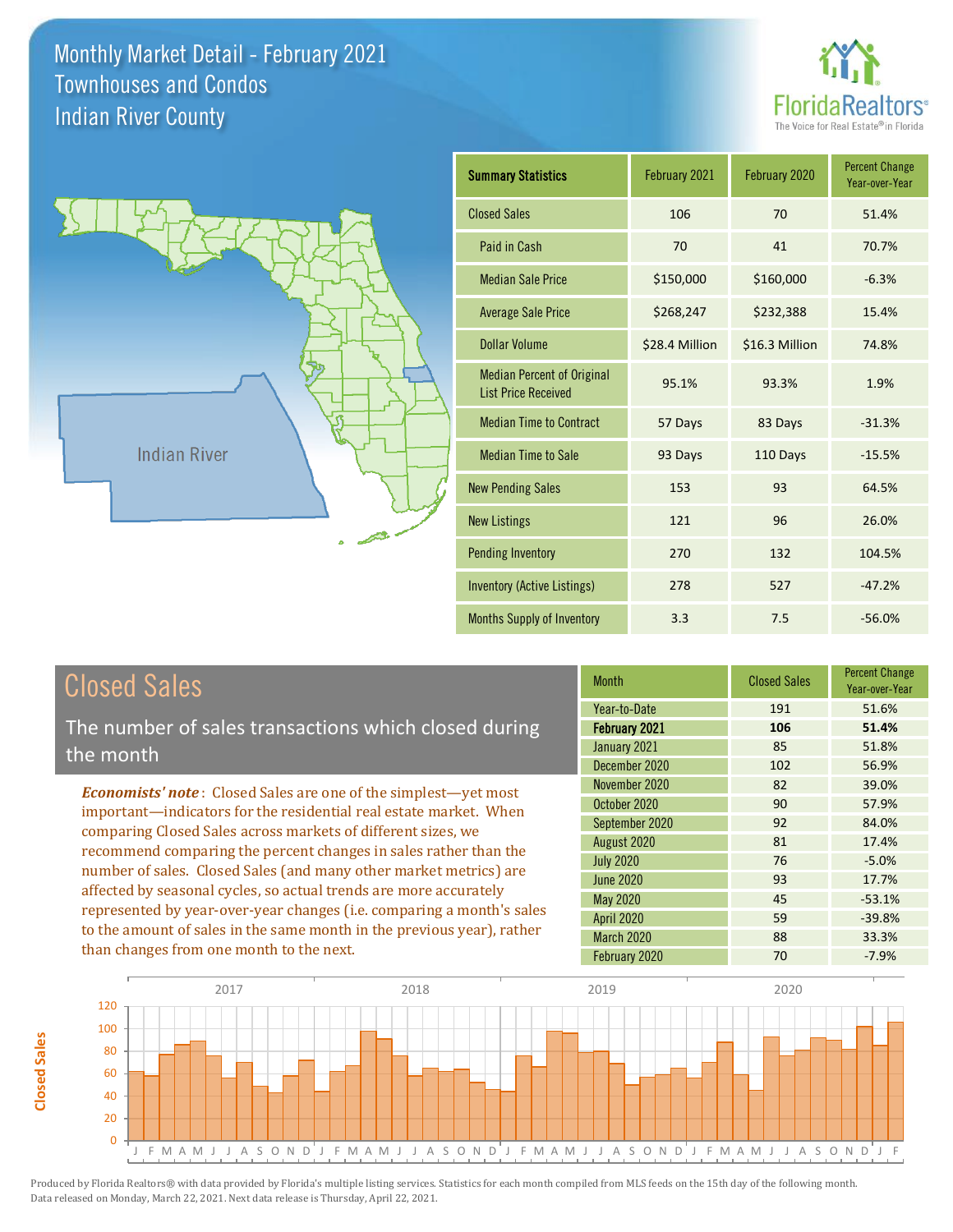this statistic should be interpreted with care.



39 -42.6%

| Cash Sales                                                                     | <b>Month</b>     | <b>Cash Sales</b> | <b>Percent Change</b><br>Year-over-Year |
|--------------------------------------------------------------------------------|------------------|-------------------|-----------------------------------------|
|                                                                                | Year-to-Date     | 129               | 69.7%                                   |
| The number of Closed Sales during the month in which                           | February 2021    | 70                | 70.7%                                   |
| buyers exclusively paid in cash                                                | January 2021     | 59                | 68.6%                                   |
|                                                                                | December 2020    | 63                | 40.0%                                   |
|                                                                                | November 2020    | 52                | 18.2%                                   |
|                                                                                | October 2020     | 50                | 47.1%                                   |
| <b>Economists' note:</b> Cash Sales can be a useful indicator of the extent to | September 2020   | 57                | 50.0%                                   |
| which investors are participating in the market. Why? Investors are            | August 2020      | 58                | 18.4%                                   |
| far more likely to have the funds to purchase a home available up front,       | <b>July 2020</b> | 50                | $-2.0%$                                 |
| whereas the typical homebuyer requires a mortgage or some other                | <b>June 2020</b> | 56                | 12.0%                                   |
| form of financing. There are, of course, many possible exceptions, so          | May 2020         | 26                | $-63.9%$                                |



## Cash Sales as a Percentage of Closed Sales

The percentage of Closed Sales during the month which were Cash Sales

*Economists' note* : This statistic is simply another way of viewing Cash Sales. The remaining percentages of Closed Sales (i.e. those not paid fully in cash) each month involved some sort of financing, such as mortgages, owner/seller financing, assumed loans, etc.

| <b>Month</b>         | <b>Percent of Closed</b><br>Sales Paid in Cash | <b>Percent Change</b><br>Year-over-Year |
|----------------------|------------------------------------------------|-----------------------------------------|
| Year-to-Date         | 67.5%                                          | 11.9%                                   |
| <b>February 2021</b> | 66.0%                                          | 12.6%                                   |
| January 2021         | 69.4%                                          | 11.0%                                   |
| December 2020        | 61.8%                                          | $-10.7%$                                |
| November 2020        | 63.4%                                          | $-15.0%$                                |
| October 2020         | 55.6%                                          | $-6.7%$                                 |
| September 2020       | 62.0%                                          | $-18.4%$                                |
| August 2020          | 71.6%                                          | 0.8%                                    |
| <b>July 2020</b>     | 65.8%                                          | 3.1%                                    |
| <b>June 2020</b>     | 60.2%                                          | $-4.9%$                                 |
| May 2020             | 57.8%                                          | $-22.9%$                                |
| <b>April 2020</b>    | 66.1%                                          | $-4.8%$                                 |
| <b>March 2020</b>    | 65.9%                                          | $-7.4%$                                 |
| February 2020        | 58.6%                                          | $-21.9%$                                |

February 2020 **41** -28.1%

March 2020 58 23.4%

April 2020

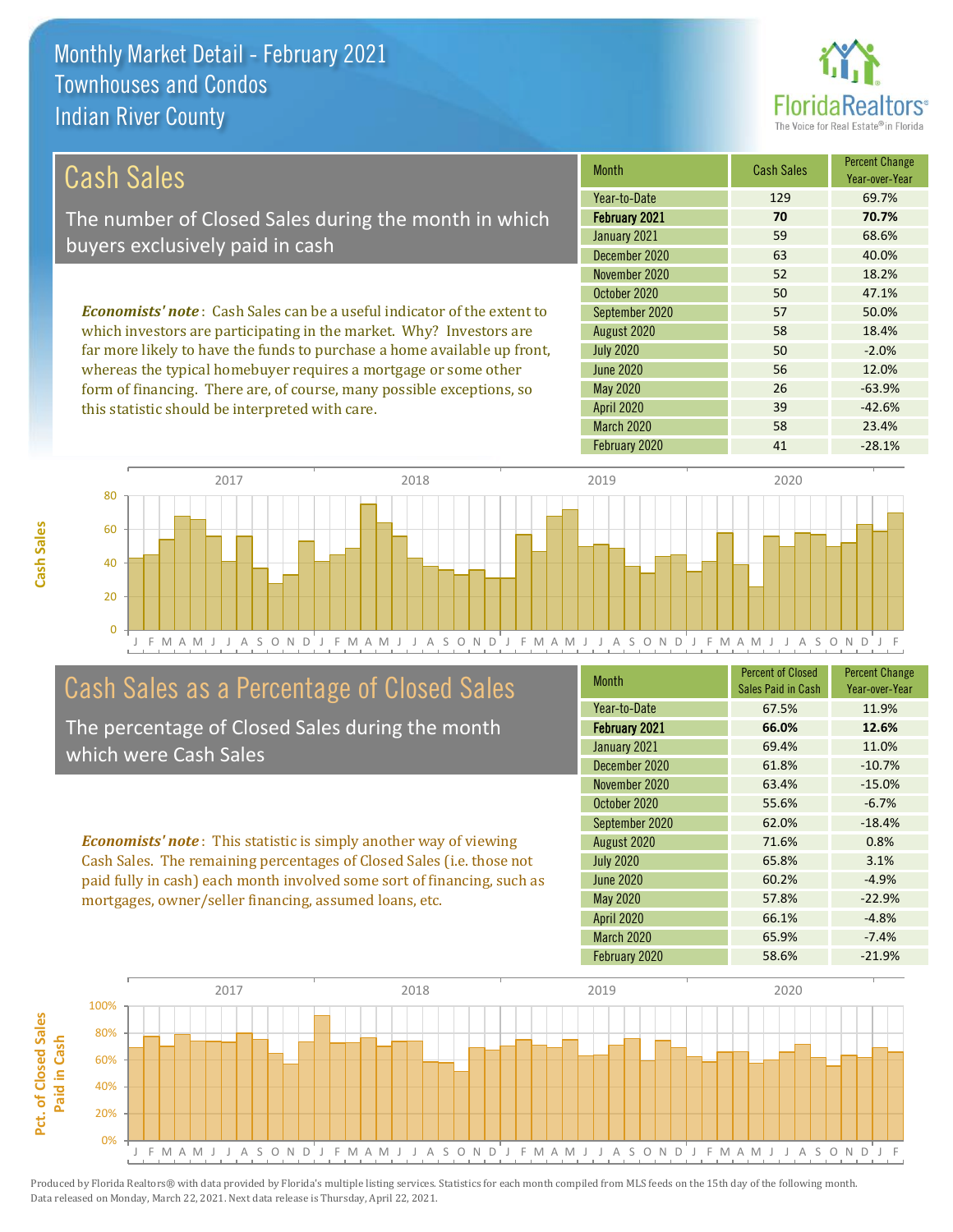

## Median Sale Price

The median sale price reported for the month (i.e. 50% of sales were above and 50% of sales were below)

*Economists' note* : Median Sale Price is our preferred summary statistic for price activity because, unlike Average Sale Price, Median Sale Price is not sensitive to high sale prices for small numbers of homes that may not be characteristic of the market area. Keep in mind that median price trends over time are not always solely caused by changes in the general value of local real estate. Median sale price only reflects the values of the homes that *sold* each month, and the mix of the types of homes that sell can change over time.

| Month            | <b>Median Sale Price</b> | <b>Percent Change</b><br>Year-over-Year |
|------------------|--------------------------|-----------------------------------------|
| Year-to-Date     | \$159,900                | $-0.1%$                                 |
| February 2021    | \$150,000                | $-6.3%$                                 |
| January 2021     | \$190,000                | 17.5%                                   |
| December 2020    | \$173,250                | 11.4%                                   |
| November 2020    | \$159,900                | 1.5%                                    |
| October 2020     | \$153,000                | 9.3%                                    |
| September 2020   | \$198,000                | 29.0%                                   |
| August 2020      | \$156,000                | 0.6%                                    |
| <b>July 2020</b> | \$201,500                | 30.6%                                   |
| <b>June 2020</b> | \$165,000                | 7.9%                                    |
| May 2020         | \$156,900                | $-23.1%$                                |
| April 2020       | \$143,500                | $-22.1%$                                |
| March 2020       | \$185,000                | 5.7%                                    |
| February 2020    | \$160,000                | 11.3%                                   |



## Average Sale Price

The average sale price reported for the month (i.e. total sales in dollars divided by the number of sales)

*Economists' note* : Usually, we prefer Median Sale Price over Average Sale Price as a summary statistic for home prices. However, Average Sale Price does have its uses—particularly when it is analyzed alongside the Median Sale Price. For one, the relative difference between the two statistics can provide some insight into the market for higher-end homes in an area.

| <b>Month</b>      | <b>Average Sale Price</b> | <b>Percent Change</b><br>Year-over-Year |
|-------------------|---------------------------|-----------------------------------------|
| Year-to-Date      | \$284,137                 | 8.4%                                    |
| February 2021     | \$268,247                 | 15.4%                                   |
| January 2021      | \$303,952                 | 1.5%                                    |
| December 2020     | \$271,431                 | $-15.8%$                                |
| November 2020     | \$291,427                 | 1.1%                                    |
| October 2020      | \$237,540                 | 6.2%                                    |
| September 2020    | \$240,464                 | 11.1%                                   |
| August 2020       | \$235,246                 | 11.4%                                   |
| <b>July 2020</b>  | \$274,789                 | $-3.8%$                                 |
| <b>June 2020</b>  | \$254,264                 | $-14.8%$                                |
| May 2020          | \$203,743                 | $-31.9%$                                |
| <b>April 2020</b> | \$250,344                 | $-27.7%$                                |
| March 2020        | \$290,958                 | $-6.1%$                                 |
| February 2020     | \$232,388                 | 6.8%                                    |

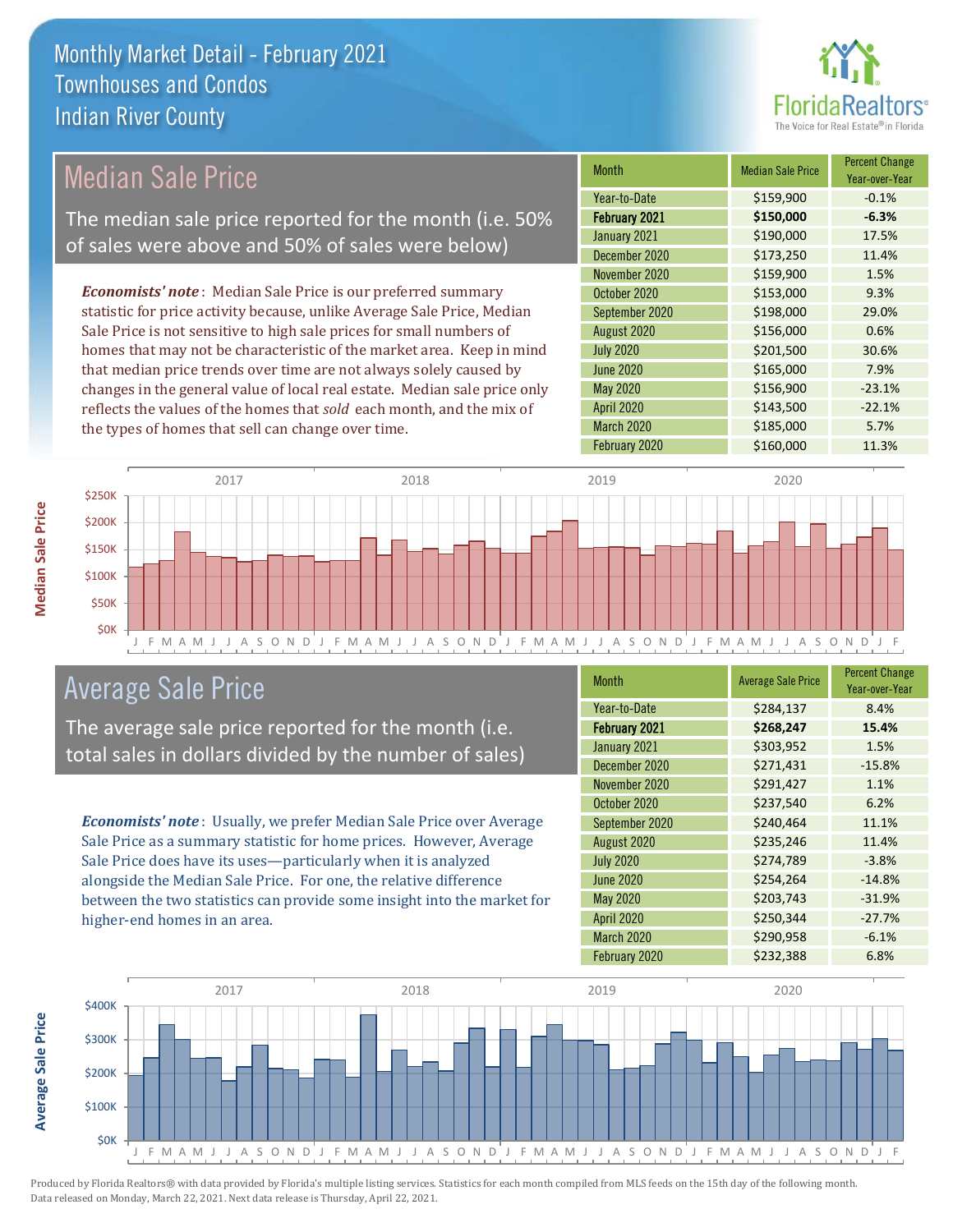

Year-over-Year

-8.6%

\$9.2 Million -68.1%

\$14.8 Million -56.5%

Month **Dollar Volume** Percent Change

February 2021 **\$28.4 Million 74.8%** Year-to-Date \$54.3 Million 64.3%

January 2021 **\$25.8 Million 54.1%** December 2020 \$27.7 Million 32.1%

November 2020 **\$23.9 Million** 40.5% October 2020 \$21.4 Million 67.7% September 2020 \$22.1 Million 104.5% August 2020 <br>  $\begin{array}{|c|c|c|c|}\n\hline\n\text{$519.1 Million} & \text{30.8\%} \\
\hline\n\end{array}$ 

June 2020 **\$23.6 Million 0.3%** 

March 2020 \$25.6 Million 25.2%

July 2020 **\$20.9 Million** 

April 2020

May 2020

The sum of the sale prices for all sales which closed during the month

*Economists' note* : Dollar Volume is simply the sum of all sale prices in a given time period, and can quickly be calculated by multiplying Closed Sales by Average Sale Price. It is a strong indicator of the health of the real estate industry in a market, and is of particular interest to real estate professionals, investors, analysts, and government agencies. Potential home sellers and home buyers, on the other hand, will likely be better served by paying attention to trends in the two components of Dollar Volume (i.e. sales and prices) individually.



## Median Percent of Original List Price Received

The median of the sale price (as a percentage of the original list price) across all properties selling during the month

*Economists' note* : The Median Percent of Original List Price Received is useful as an indicator of market recovery, since it typically rises as buyers realize that the market may be moving away from them and they need to match the selling price (or better it) in order to get a contract on the house. This is usually the last measure to indicate a market has shifted from down to up, so it is what we would call a *lagging* indicator.

| <b>Month</b>         | Med. Pct. of Orig.<br><b>List Price Received</b> | <b>Percent Change</b><br>Year-over-Year |
|----------------------|--------------------------------------------------|-----------------------------------------|
| Year-to-Date         | 95.2%                                            | 2.0%                                    |
| <b>February 2021</b> | 95.1%                                            | 1.9%                                    |
| January 2021         | 95.0%                                            | 1.4%                                    |
| December 2020        | 93.2%                                            | $-1.4%$                                 |
| November 2020        | 95.4%                                            | 1.8%                                    |
| October 2020         | 94.7%                                            | 0.4%                                    |
| September 2020       | 91.4%                                            | $-1.9%$                                 |
| August 2020          | 93.3%                                            | 0.8%                                    |
| <b>July 2020</b>     | 93.4%                                            | 0.3%                                    |
| <b>June 2020</b>     | 92.6%                                            | 0.2%                                    |
| May 2020             | 94.4%                                            | 0.6%                                    |
| <b>April 2020</b>    | 93.8%                                            | 0.2%                                    |
| <b>March 2020</b>    | 93.3%                                            | 0.1%                                    |
| February 2020        | 93.3%                                            | $-0.6%$                                 |

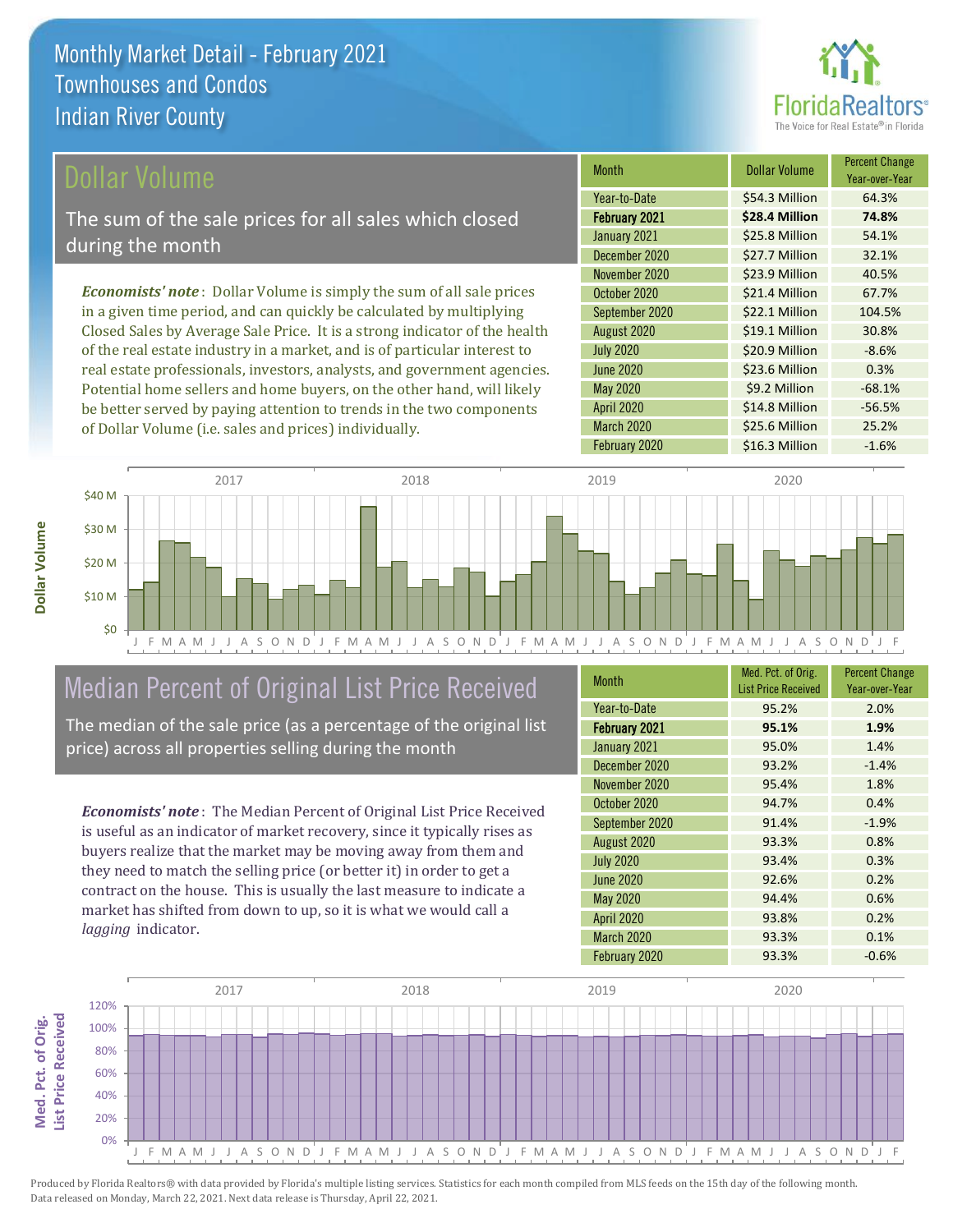

## Median Time to Contract

The median number of days between the listing date and contract date for all Closed Sales during the month

*Economists' note* : Like Time to Sale, Time to Contract is a measure of the length of the home selling process calculated for sales which closed during the month. The difference is that Time to Contract measures the number of days between the initial listing of a property and the signing of the contract which eventually led to the closing of the sale. When the gap between Median Time to Contract and Median Time to Sale grows, it is usually a sign of longer closing times and/or declining numbers of cash sales.

| Month            | Median Time to<br>Contract | <b>Percent Change</b><br>Year-over-Year |
|------------------|----------------------------|-----------------------------------------|
| Year-to-Date     | 51 Days                    | $-37.0%$                                |
| February 2021    | 57 Days                    | $-31.3%$                                |
| January 2021     | 41 Days                    | $-45.3%$                                |
| December 2020    | 97 Days                    | 136.6%                                  |
| November 2020    | 92 Days                    | 43.8%                                   |
| October 2020     | 81 Days                    | 55.8%                                   |
| September 2020   | 72 Days                    | $-32.1%$                                |
| August 2020      | 82 Days                    | 43.9%                                   |
| <b>July 2020</b> | 102 Days                   | 21.4%                                   |
| <b>June 2020</b> | 98 Days                    | 96.0%                                   |
| May 2020         | 45 Days                    | $-19.6%$                                |
| April 2020       | 33 Days                    | $-17.5%$                                |
| March 2020       | 59 Days                    | $-11.9%$                                |
| February 2020    | 83 Days                    | 5.1%                                    |



## Median Time to Sale

**Median Time to** 

**Median Time to** 

The median number of days between the listing date and closing date for all Closed Sales during the month

*Economists' note* : Time to Sale is a measure of the length of the home selling process, calculated as the number of days between the initial listing of a property and the closing of the sale. *Median* Time to Sale is the amount of time the "middle" property selling this month was on the market. That is, 50% of homes selling this month took *less* time to sell, and 50% of homes took *more* time to sell. Median Time to Sale gives a more accurate picture than Average Time to Sale, which can be skewed upward by small numbers of properties taking an abnormally long time to sell.

| <b>Month</b>         | <b>Median Time to Sale</b> | <b>Percent Change</b><br>Year-over-Year |
|----------------------|----------------------------|-----------------------------------------|
| Year-to-Date         | 86 Days                    | $-16.5%$                                |
| <b>February 2021</b> | 93 Days                    | $-15.5%$                                |
| January 2021         | 76 Days                    | $-28.3%$                                |
| December 2020        | 141 Days                   | 85.5%                                   |
| November 2020        | 130 Days                   | 31.3%                                   |
| October 2020         | 111 Days                   | 14.4%                                   |
| September 2020       | 104 Days                   | $-35.4%$                                |
| August 2020          | 124 Days                   | 44.2%                                   |
| <b>July 2020</b>     | 153 Days                   | 19.5%                                   |
| <b>June 2020</b>     | 134 Days                   | 44.1%                                   |
| <b>May 2020</b>      | 81 Days                    | $-18.2%$                                |
| April 2020           | 88 Days                    | 0.0%                                    |
| March 2020           | 107 Days                   | 5.9%                                    |
| February 2020        | 110 Days                   | 8.9%                                    |

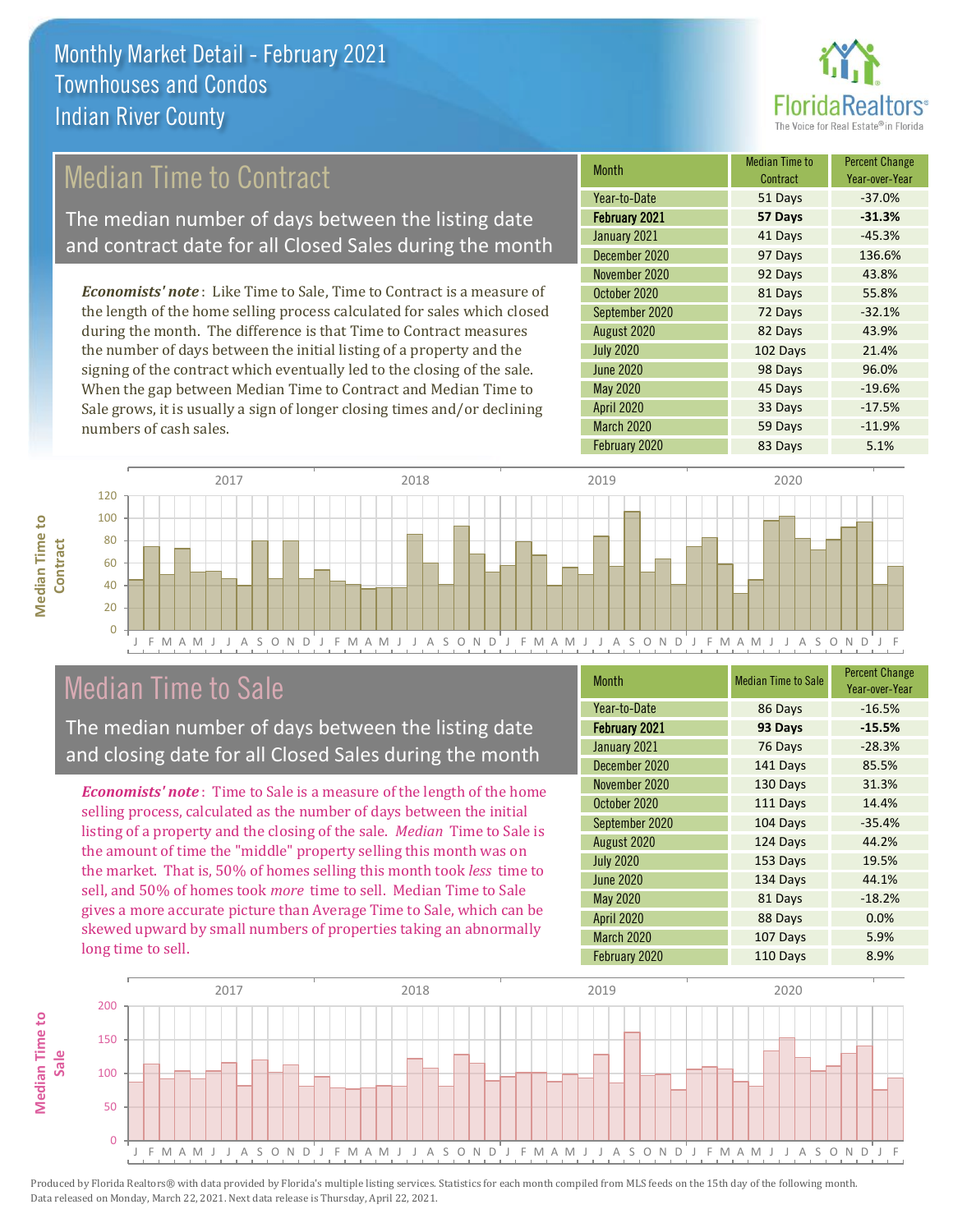

### *Economists' note* : Because of the typical length of time it takes for a sale to close, economists consider Pending Sales to be a decent indicator of potential future Closed Sales. It is important to bear in mind, however, that not all Pending Sales will be closed successfully. So, the effectiveness of Pending Sales as a future indicator of Closed Sales is susceptible to changes in market conditions such as the Month New Pending Sales Percent Change Year-over-Year February 2021 **153 64.5%** Year-to-Date 312 68.6% July 2020 81 20.9% January 2021 159 159 72.8% December 2020 103 103 80.7% September 2020 96 96 74.5% August 2020 87 38.1% November 2020 95 72.7% October 2020 104 104 42.5% June 2020 31.0% May 2020 **95** 4.4% New Pending Sales The number of listed properties that went under contract during the month



## **New Listings**

distressed properties for sale.

The number of properties put onto the market during the month

availability of financing for homebuyers and the inventory of

*Economists' note* : New Listings tend to rise in delayed response to increasing prices, so they are often seen as a lagging indicator of market health. As prices rise, potential sellers raise their estimations of value—and in the most recent cycle, rising prices have freed up many potential sellers who were previously underwater on their mortgages. Note that in our calculations, we take care to not include properties that were recently taken off the market and quickly relisted, since these are not really *new* listings.

| <b>Month</b>      | <b>New Listings</b> | <b>Percent Change</b><br>Year-over-Year |
|-------------------|---------------------|-----------------------------------------|
| Year-to-Date      | 268                 | 13.6%                                   |
| February 2021     | 121                 | 26.0%                                   |
| January 2021      | 147                 | 5.0%                                    |
| December 2020     | 82                  | 1.2%                                    |
| November 2020     | 98                  | $-20.3%$                                |
| October 2020      | 94                  | $-28.8%$                                |
| September 2020    | 85                  | 30.8%                                   |
| August 2020       | 69                  | $-18.8%$                                |
| <b>July 2020</b>  | 91                  | 8.3%                                    |
| June 2020         | 99                  | 37.5%                                   |
| May 2020          | 157                 | 91.5%                                   |
| <b>April 2020</b> | 90                  | $-21.1%$                                |
| March 2020        | 112                 | $-18.2%$                                |
| February 2020     | 96                  | $-23.2%$                                |

April 2020 **46** -49.5% March 2020 70 -27.1%



Produced by Florida Realtors® with data provided by Florida's multiple listing services. Statistics for each month compiled from MLS feeds on the 15th day of the following month. Data released on Monday, March 22, 2021. Next data release is Thursday, April 22, 2021.

**New Listings**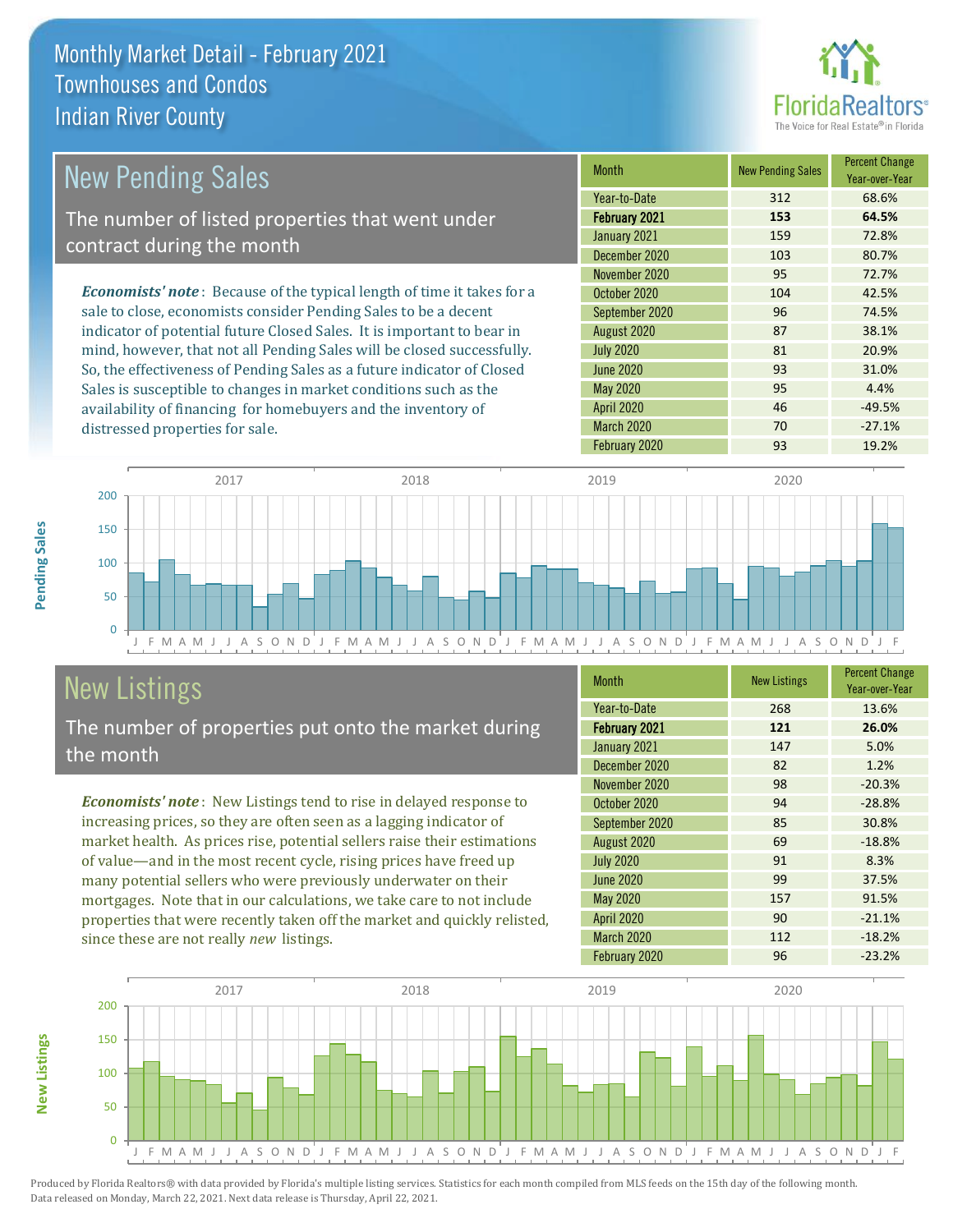

## Inventory (Active Listings) The number of property listings active at the end of the month

*Economists' note* : There are a number of ways to define and calculate Inventory. Our method is to simply count the number of active listings on the last day of the month, and hold this number to compare with the same month the following year. Inventory rises when New Listings are outpacing the number of listings that go off-market (regardless of whether they actually sell). Likewise, it falls when New Listings aren't keeping up with the rate at which homes are going off-market.

| <b>Month</b>             | Inventory | <b>Percent Change</b><br>Year-over-Year |
|--------------------------|-----------|-----------------------------------------|
| <b>YTD (Monthly Avg)</b> | 300       | $-43.7%$                                |
| February 2021            | 278       | $-47.2%$                                |
| January 2021             | 322       | $-40.3%$                                |
| December 2020            | 353       | $-34.5%$                                |
| November 2020            | 387       | $-24.3%$                                |
| October 2020             | 389       | $-14.7%$                                |
| September 2020           | 403       | $-3.6%$                                 |
| August 2020              | 424       | $-1.4%$                                 |
| <b>July 2020</b>         | 488       | 10.2%                                   |
| June 2020                | 507       | 9.5%                                    |
| May 2020                 | 565       | 9.3%                                    |
| <b>April 2020</b>        | 559       | 3.7%                                    |
| March 2020               | 544       | 2.6%                                    |
| February 2020            | 527       | $-1.9%$                                 |



## Months Supply of Inventory

An estimate of the number of months it will take to deplete the current Inventory given recent sales rates

*Economists' note* : MSI is a useful indicator of market conditions. The benchmark for a balanced market (favoring neither buyer nor seller) is 5.5 months of inventory. Anything higher is traditionally a buyers' market, and anything lower is a sellers' market. There is no single accepted way of calculating MSI. A common method is to divide current Inventory by the most recent month's Closed Sales count, but this count is a usually poor predictor of future Closed Sales due to seasonal cycles. To eliminate seasonal effects, we use the 12-month average of monthly Closed Sales instead.

| <b>Month</b>             | <b>Months Supply</b> | <b>Percent Change</b><br>Year-over-Year |
|--------------------------|----------------------|-----------------------------------------|
| <b>YTD (Monthly Avg)</b> | 4.0                  | $-47.4%$                                |
| <b>February 2021</b>     | 3.3                  | $-56.0%$                                |
| January 2021             | 4.0                  | $-47.4%$                                |
| December 2020            | 4.5                  | $-41.6%$                                |
| November 2020            | 5.2                  | $-30.7%$                                |
| October 2020             | 5.3                  | $-20.9%$                                |
| September 2020           | 5.8                  | $-4.9%$                                 |
| August 2020              | 6.4                  | 3.2%                                    |
| <b>July 2020</b>         | 7.4                  | 15.6%                                   |
| <b>June 2020</b>         | 7.7                  | 11.6%                                   |
| May 2020                 | 8.7                  | 13.0%                                   |
| April 2020               | 8.1                  | 0.0%                                    |
| March 2020               | 7.5                  | $-6.3%$                                 |
| February 2020            | 7.5                  | $-7.4%$                                 |

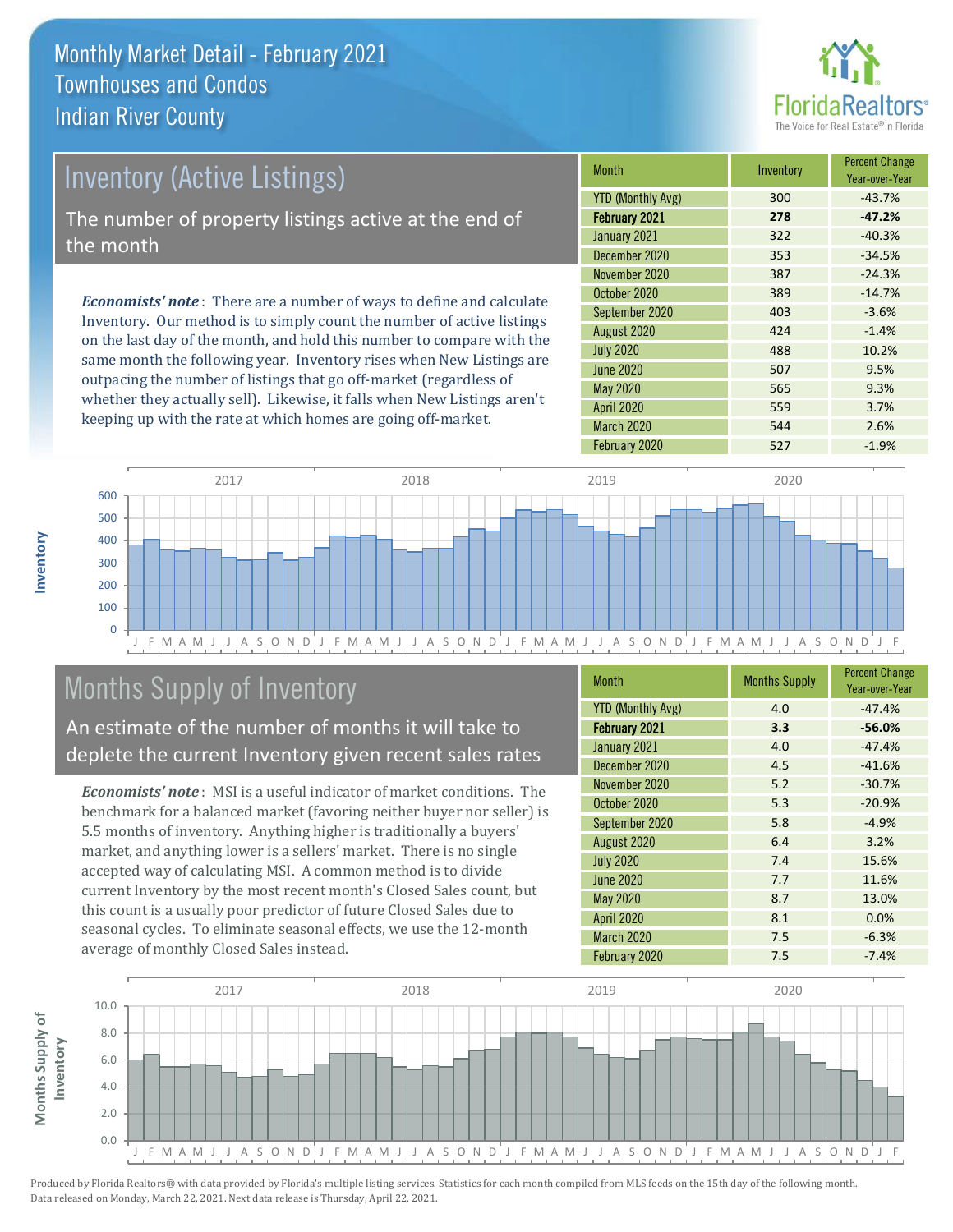

Year-over-Year

### *Economists' note:* Closed Sales are one of the simplest—yet most important—indicators for the residential real estate market. When comparing Closed Sales across markets of different sizes, we recommend comparing the percent changes in sales rather than the number of sales. Closed Sales (and many other market metrics) are \$150,000 - \$199,999 21 90.9% \$200,000 - \$249,999 7 -30.0% \$100,000 - \$149,999 32 77.8% Sale Price Closed Sales Percent Change Less than \$50,000 0 0 N/A \$50,000 - \$99,999 17 21.4% Closed Sales by Sale Price The number of sales transactions which closed during the month

affected by seasonal cycles, so actual trends are more accurately represented by year-over-year changes (i.e. comparing a month's sales to the amount of sales in the same month in the previous year), rather than changes from one month to the next.





### Median Time to Contract by Sale Price The median number of days between the listing date and contract date for all Closed Sales during the month

*Economists' note* : Like Time to Sale, Time to Contract is a measure of the length of the home selling process calculated for sales which closed during the month. The difference is that Time to Contract measures the number of days between the initial listing of a property and the signing of the contract which eventually led to the closing of the sale. When the gap between Median Time to Contract and Median Time to Sale grows, it is usually a sign of longer closing times and/or declining numbers of cash sales.

| <b>Sale Price</b>     | Median Time to<br>Contract | <b>Percent Change</b><br>Year-over-Year |
|-----------------------|----------------------------|-----------------------------------------|
| Less than \$50,000    | (No Sales)                 | N/A                                     |
| $$50,000 - $99,999$   | 61 Days                    | $-23.8%$                                |
| $$100,000 - $149,999$ | 71 Days                    | $-22.8%$                                |
| $$150,000 - $199,999$ | 10 Days                    | $-83.9%$                                |
| \$200,000 - \$249,999 | 103 Days                   | 10.8%                                   |
| \$250,000 - \$299,999 | 12 Days                    | $-75.5%$                                |
| \$300,000 - \$399,999 | 73 Days                    | $-39.2%$                                |
| \$400,000 - \$599,999 | 61 Days                    | $-79.3%$                                |
| \$600,000 - \$999,999 | 89 Days                    | $-61.1%$                                |
| \$1,000,000 or more   | 75 Days                    | $-9.6%$                                 |

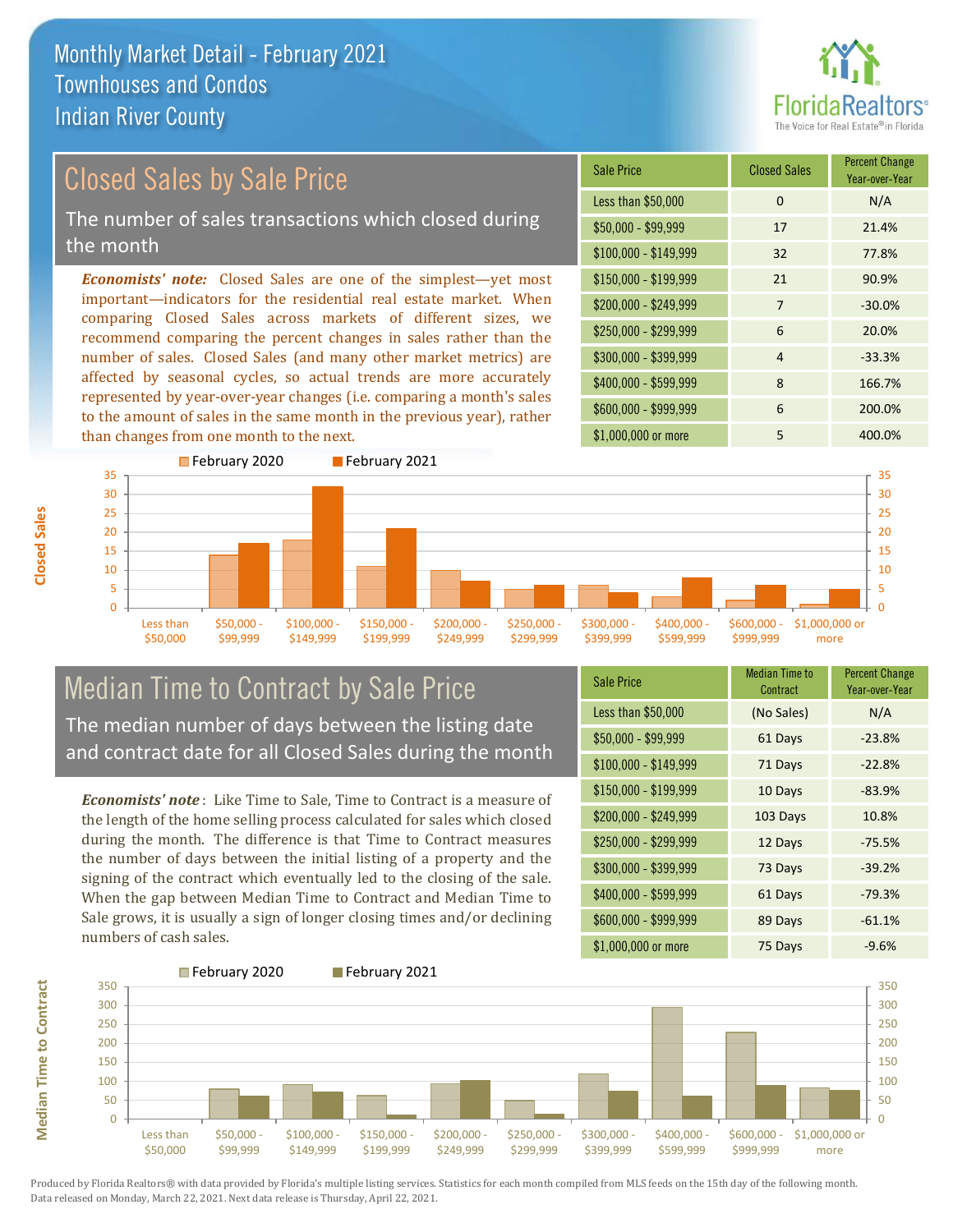

# New Listings by Initial Listing Price

The number of properties put onto the market during the month

*Economists' note:* New Listings tend to rise in delayed response to increasing prices, so they are often seen as a lagging indicator of market health. As prices rise, potential sellers raise their estimations of value—and in the most recent cycle, rising prices have freed up many potential sellers who were previously underwater on their mortgages. Note that in our calculations, we take care to not include properties that were recently taken off the market and quickly relisted, since these are not really *new* listings.

| <b>Initial Listing Price</b> | <b>New Listings</b> | <b>Percent Change</b><br>Year-over-Year |
|------------------------------|---------------------|-----------------------------------------|
| Less than \$50,000           | $\Omega$            | N/A                                     |
| $$50,000 - $99,999$          | 21                  | 40.0%                                   |
| $$100,000 - $149,999$        | 32                  | 60.0%                                   |
| $$150,000 - $199,999$        | 22                  | 46.7%                                   |
| \$200,000 - \$249,999        | 6                   | 50.0%                                   |
| \$250,000 - \$299,999        | 7                   | $-36.4%$                                |
| \$300,000 - \$399,999        | 14                  | 40.0%                                   |
| \$400,000 - \$599,999        | 5                   | $-44.4%$                                |
| \$600,000 - \$999,999        | 10                  | 25.0%                                   |
| \$1,000,000 or more          | 4                   | 0.0%                                    |



### Inventory by Current Listing Price The number of property listings active at the end of the month

*Economists' note* : There are a number of ways to define and calculate Inventory. Our method is to simply count the number of active listings on the last day of the month, and hold this number to compare with the same month the following year. Inventory rises when New Listings are outpacing the number of listings that go off-market (regardless of whether they actually sell). Likewise, it falls when New Listings aren't keeping up with the rate at which homes are going off-market.

| <b>Current Listing Price</b> | Inventory | <b>Percent Change</b><br>Year-over-Year |
|------------------------------|-----------|-----------------------------------------|
| Less than \$50,000           | $\Omega$  | N/A                                     |
| $$50,000 - $99,999$          | 33        | $-46.8%$                                |
| $$100,000 - $149,999$        | 50        | $-46.8%$                                |
| $$150,000 - $199,999$        | 31        | $-41.5%$                                |
| \$200,000 - \$249,999        | 20        | $-45.9%$                                |
| \$250,000 - \$299,999        | 21        | $-61.8%$                                |
| \$300,000 - \$399,999        | 30        | $-61.0%$                                |
| \$400,000 - \$599,999        | 24        | $-55.6%$                                |
| \$600,000 - \$999,999        | 26        | $-52.7%$                                |
| \$1,000,000 or more          | 43        | 7.5%                                    |



Produced by Florida Realtors® with data provided by Florida's multiple listing services. Statistics for each month compiled from MLS feeds on the 15th day of the following month. Data released on Monday, March 22, 2021. Next data release is Thursday, April 22, 2021.

**Inventory**